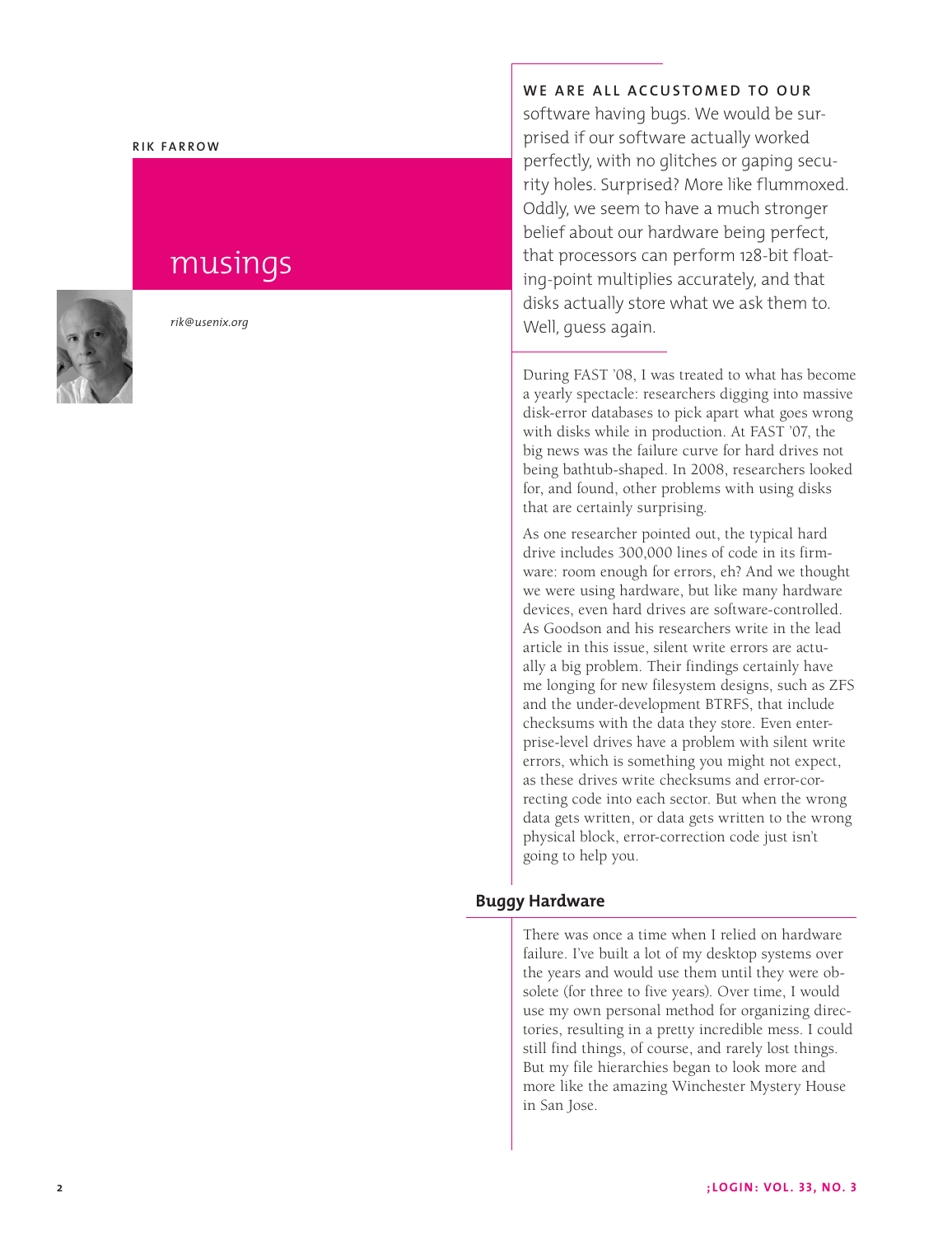Then a miracle would happen. The hard drive would cease working, and only the directories I had deemed important enough to back up could be restored. I would start out with a brand new, empty filesystem, on a hard disk that was generally twice as big as the previous one. Backup media evolved from floppy disks (really) to quarter-inch tape cartridges (a whopping 45 MBs), then to CDs (700 MB!), and finally to the plug-in USB drive.

And now I was in trouble. The USB drive was newer than my desktop drive, and I wound up with stuff I had deleted being still available on the backup drive. I now find myself in need of some serious filesystem organizing.

And I, like many in this modern age, find myself with an even worse problem: How do we safely archive the records of our increasingly digital lives? Digital photos, digital recordings, and digital videos that record life's big events all wind up on hard drives, perhaps backed up to another hard drive and the read-only storage of plastic disks (CDs and DVDs). I've already spoken of the problems with hard drives, both because of sudden, unexpected deaths, but also the now uncovered issues of silent write errors. But what of other uncontrollable issues, such as the feature creep of image standards? Will the JPEG digital images of a wedding or child's first birthday still be usable in 100 years?

One of the keynote speakers at FAST, Cathy Marshall, has researched how real people are currently handling archiving their digital media, and she outlined the shaky plans her research subjects had. But how good are our own plans for archiving? Will you remember to dig out the CDs to which you copied your digital photos, read them in, and upgrade the digital format to whatever is current before the conversion software can no longer recognize the format you had been using? And how long will CDs reliably store data? Nobody knows. They haven't been around long enough yet, but we certainly know that CDs exposed to sunlight will start failing pretty quickly. Heat will also destroy data disks, and perhaps age will as well. We have all seen photos of at least some (if not all) of our grandparents and even some of their parents as well. But will our media be readable in 50 years?

### **Tomes**

Perhaps we should consider using Pergamum Tomes, simple embedded systems complete with a hard drive, designed for creating distributed archives (see the article by Storer and his colleagues). Although I like the idea of having lots of small systems, using power over Ethernet and only spinning up the hard drives when needed, I don't consider my own home proof against the fires we sometimes see in the Southwest. In fact, every spring brings with it incredible dryness, and the beautiful scenery takes on a terrifying alter ego that may destroy entire neighborhoods as well as forests. And there go my archives.

But there are still more hardware issues. Jiang et al. explain that more problems were found with supporting hardware than with hard drives in their research. Their article and FAST '08 paper go a long way toward explaining why disk manufacturers often find no problems with drives returned because they appeared DOA.

# **Sluggish Memory**

I've been harping on CPU performance issues in my columns, and with solicited articles, for many years now. What has likely become evident to anyone with a technical background is that making CPUs run faster has little to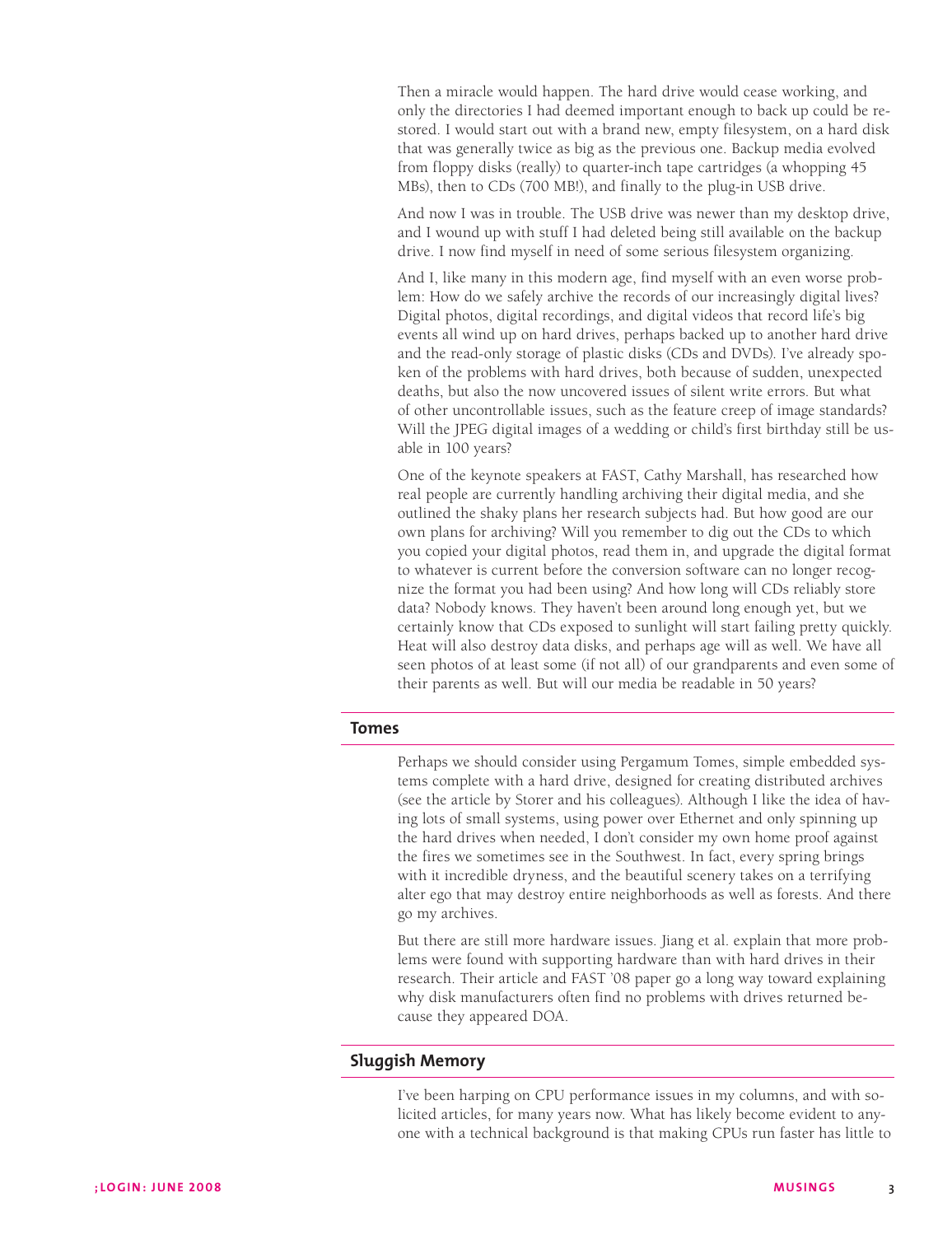do with increasing clock speeds. The performance bottlenecks today have to do with memory latency issues. If a cache miss results in having to grab a line from DRAM, the processor can wait many thousands of cycles for the data needed to arrive. And if the very next operation results in another cache miss because of poor data layout, many more thousands of CPU cycles may be wasted.

CPU vendors have gotten creative about trying to hide these issues. Having multithreaded cores works to mitigate the problems, by allowing one thread to go idle while another thread proceeds once data has been copied from DRAM to cache. Sun's Niagara architectures does this very well, and Intel's Hyperthreading provides at least two threads to help with this problem.

Many-cored systems are the other important advance in processor technol ogy, but this advance comes with a large dose of programming pain. Mc - Cool's article in the April 2008 issue focused on increased parallelism in CPU design, carefully describing the many different types of parallelism found in current architectures. In this issue, Andrew Brownsword looks at how parallelism is the only hope we have for increasing actual CPU performance. Andrew explains why this is so, invoking Amdahl's Law, and then provides examples of just why parallel programming is so difficult to do. We have neither the hardware support, such as transactional memory, nor the software approach, in new languages, compilers, and debuggers, for writing good parallel software.

I was very excited to learn that Dave Patterson will be giving the keynote at the 2008 USENIX Annual Technical Conference in Boston this sum mer. Patterson, best known for the development of both RISC and RAID, will be telling attendees that they are going to have to work with many-core systems and their increased parallelism, whether they like it or not. And I agree. Today, smart phones, such as the iPhone, consist of many processing cores, and this is going to be the future of desktops and servers. We already have desktops that include multiple GPUs used for graphics coprocessing (and for some scientific work as well). Many-core systems are the future of computing, and we need software that will support this future. In fact, we needed this software years ago. As Andrew points out in his article, testing CPU utilization at Electronic Arts, where he works, shows that CPUs generally run at 4% of capacity while executing an application, and occasionally they reach 60% utilization but only with painstakingly handcrafted code. So much for your 3.2-GHz Xenon CPUs and the registered DRAMs that run hot to the touch, as the CPUs are idling the majority of the time, waiting for data to make its way from memory.

I have often written about the problems with the current batch of hardware and software (see, for example, the August 2007 "Musings"). Behind the scenes, I have done more than just whine. I have encouraged researchers and practitioners to start thinking outside the box of the past. The most tan gible effect, although certainly not one that I can take credit for, is the first USENIX Workshop on Hot Topics in Parallelism (HotPar '09: http://www. usenix.org/events/hotpar09/).

Research into parallelism has become a very hot topic, quite publicly pushed by Intel and Microsoft. I yearn for the day when our cell phones, desktops, and servers cease to be architected like micro-mainframes, with designs more suited to time-sharing, but instead begin to follow the secure and truly parallel models of computing that we should be using.